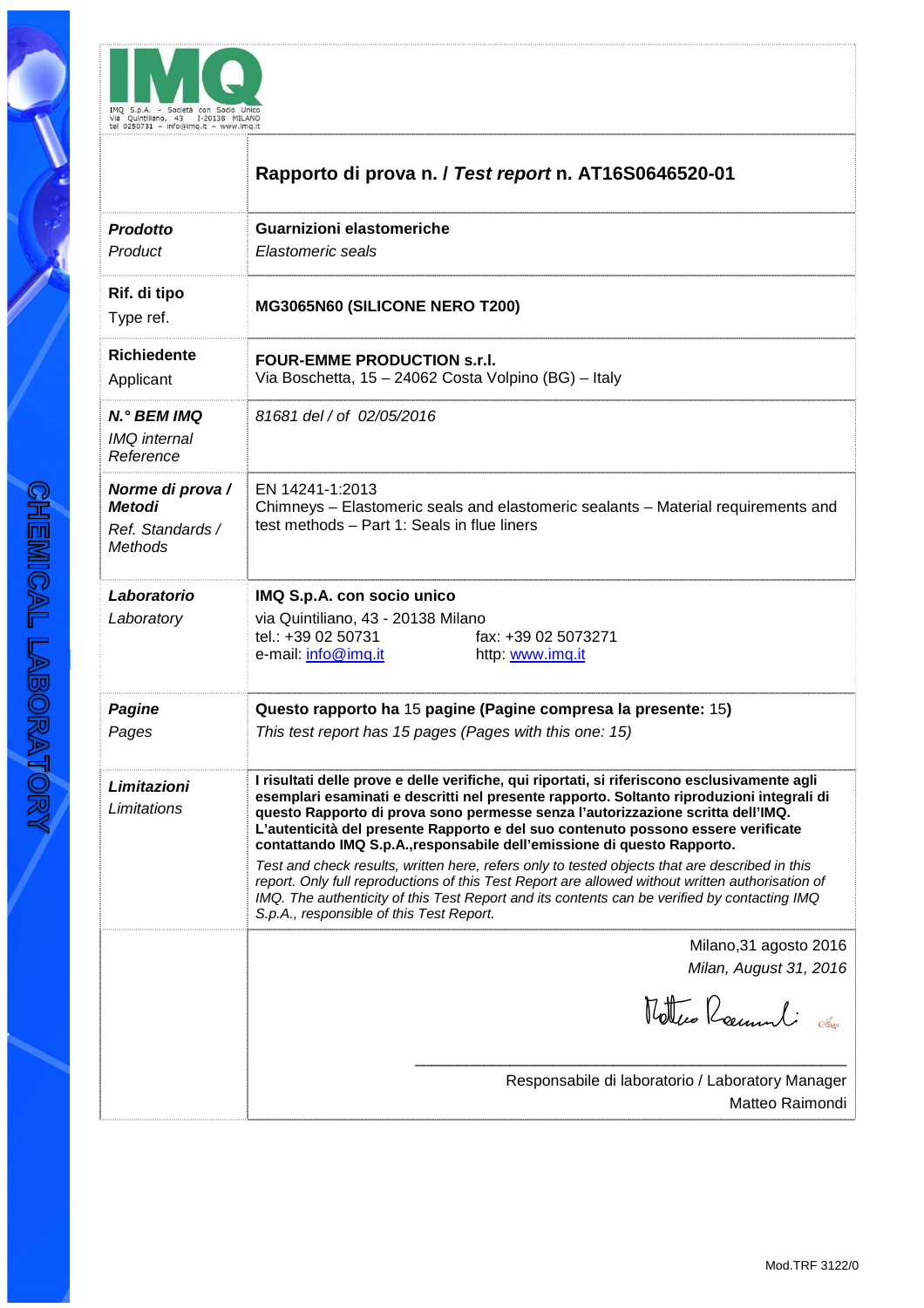

# **SOMMARIO / SUMMARY**

| 1 |              |                                                                                                   |  |
|---|--------------|---------------------------------------------------------------------------------------------------|--|
| 2 |              | IDENTIFICAZIONE DELL'OGGETTO SOTTOPOSTO AD ANALISI / IDENTIFICATION OF OBJECT                     |  |
|   | 2.1          |                                                                                                   |  |
|   | 2.2          |                                                                                                   |  |
|   | 2.3          | DATA RICEVIMENTO DELL'OGGETTO SOTTOPOSTO AD ANALISI / DATE OF RECEIPT OF OBJECT UNDER ANALYSIS  4 |  |
|   | 2.4          |                                                                                                   |  |
| 3 |              | RICONOSCIMENTO DELL'OGGETTO IN PROVA / OBJECT UNDER TEST RECOGNITION 4                            |  |
| 4 |              |                                                                                                   |  |
| 5 |              |                                                                                                   |  |
| 6 |              |                                                                                                   |  |
| 7 |              |                                                                                                   |  |
|   |              |                                                                                                   |  |
|   | 7.1<br>7.1.1 |                                                                                                   |  |
|   | 7.2          | RESISTENZA DI LUNGA DURATA AL CALORE / LONG-TERM RESISTANCE TO THERMAL LOAD                       |  |
|   | 7.2.1        |                                                                                                   |  |
|   | 7.2.2        |                                                                                                   |  |
|   | 7.2.3        |                                                                                                   |  |
|   | 7.3          | RESISTENZA DI LUNGA DURATA ALL'ESPOSIZIONE DEL CONDENSATO / LONG-TERM RESISTANCE TO CONDENSATE    |  |
|   | $EXPOSURE$   |                                                                                                   |  |
|   | 7.3.1        |                                                                                                   |  |
|   | 7.3.2        |                                                                                                   |  |
|   | 7.3.3        |                                                                                                   |  |
|   | 7.4          |                                                                                                   |  |
|   | 7.4.1        |                                                                                                   |  |
|   | 7.4.2        |                                                                                                   |  |
|   | 7.4.3        |                                                                                                   |  |
|   | 7.5<br>7.5.1 |                                                                                                   |  |
|   | 7.5.2        |                                                                                                   |  |
|   | 7.5.3        |                                                                                                   |  |
|   | 7.6          |                                                                                                   |  |
|   | 7.6.1        |                                                                                                   |  |
|   | 7.6.2        |                                                                                                   |  |
|   | 7.6.3        |                                                                                                   |  |
|   | 7.7          |                                                                                                   |  |
|   | 7.7.1        |                                                                                                   |  |
|   | 7.7.2        |                                                                                                   |  |
|   | 7.7.3        |                                                                                                   |  |
|   | 7.8          |                                                                                                   |  |
|   | 7.8.1        |                                                                                                   |  |
|   | 7.8.2        |                                                                                                   |  |
|   | 7.8.3        |                                                                                                   |  |
| 8 |              |                                                                                                   |  |
| 9 |              | PARERI ED INTERPRETAZIONI - NON OGGETTO DI ACCREDITAMENTO ACCREDIA / OPINIONS                     |  |
|   |              | AND INTERPRETATIONS – NOT OBJECT TO ACCREDIA ACCREDITATION ……………………………………………………15                 |  |
|   | 9.1          |                                                                                                   |  |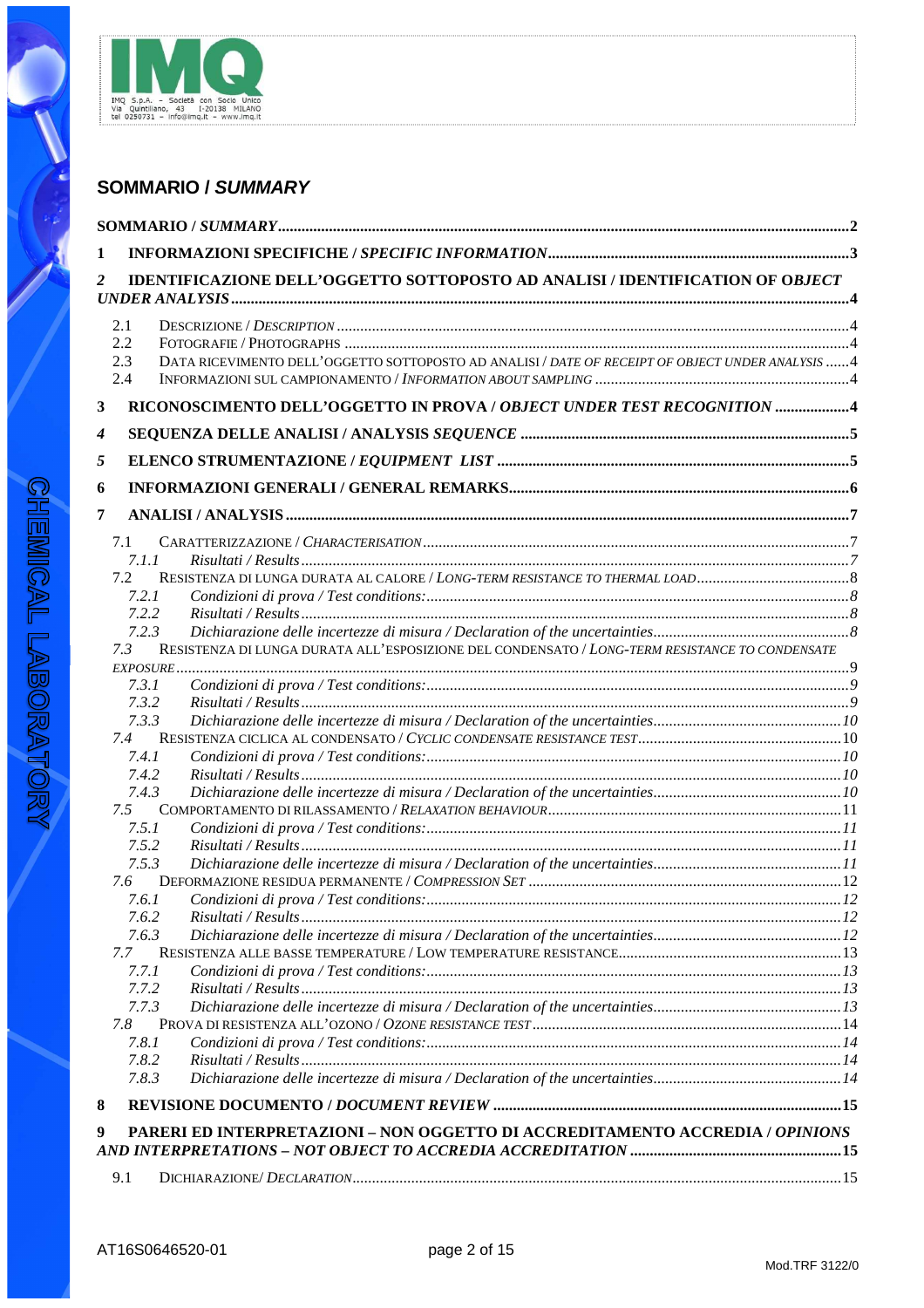

# **1 Informazioni specifiche / Specific information**

| Data ricevimento campioni / oggetti in prova:                     | 2 maggio 2016                                                                                                                                                                                                                                                                                                                                                                                                                                                                                                                                                                                                                                                                                                                                                                                                                                                                                                                                                                                                                                                                                                                                                                                                                                                                                                                                                                                                                                                |
|-------------------------------------------------------------------|--------------------------------------------------------------------------------------------------------------------------------------------------------------------------------------------------------------------------------------------------------------------------------------------------------------------------------------------------------------------------------------------------------------------------------------------------------------------------------------------------------------------------------------------------------------------------------------------------------------------------------------------------------------------------------------------------------------------------------------------------------------------------------------------------------------------------------------------------------------------------------------------------------------------------------------------------------------------------------------------------------------------------------------------------------------------------------------------------------------------------------------------------------------------------------------------------------------------------------------------------------------------------------------------------------------------------------------------------------------------------------------------------------------------------------------------------------------|
| Test samples / objects arrival date                               | May 2, 2016                                                                                                                                                                                                                                                                                                                                                                                                                                                                                                                                                                                                                                                                                                                                                                                                                                                                                                                                                                                                                                                                                                                                                                                                                                                                                                                                                                                                                                                  |
| Data accettazione campioni / oggetti in prova :                   | 3 maggio 2016                                                                                                                                                                                                                                                                                                                                                                                                                                                                                                                                                                                                                                                                                                                                                                                                                                                                                                                                                                                                                                                                                                                                                                                                                                                                                                                                                                                                                                                |
| Test samples / objects acceptance date                            | May 3, 2016                                                                                                                                                                                                                                                                                                                                                                                                                                                                                                                                                                                                                                                                                                                                                                                                                                                                                                                                                                                                                                                                                                                                                                                                                                                                                                                                                                                                                                                  |
|                                                                   | Laboratorio Chimica di IMQ S.p.A. Milano                                                                                                                                                                                                                                                                                                                                                                                                                                                                                                                                                                                                                                                                                                                                                                                                                                                                                                                                                                                                                                                                                                                                                                                                                                                                                                                                                                                                                     |
|                                                                   | Chemical Laboratory of IMQ S.p.A. Milan                                                                                                                                                                                                                                                                                                                                                                                                                                                                                                                                                                                                                                                                                                                                                                                                                                                                                                                                                                                                                                                                                                                                                                                                                                                                                                                                                                                                                      |
| Luogo di esecuzione delle prove                                   | Milano, 4 maggio 2016 - 27 luglio 2016                                                                                                                                                                                                                                                                                                                                                                                                                                                                                                                                                                                                                                                                                                                                                                                                                                                                                                                                                                                                                                                                                                                                                                                                                                                                                                                                                                                                                       |
|                                                                   | Milan, May 4, 2016 - July 27, 2016                                                                                                                                                                                                                                                                                                                                                                                                                                                                                                                                                                                                                                                                                                                                                                                                                                                                                                                                                                                                                                                                                                                                                                                                                                                                                                                                                                                                                           |
| Documenti di riferimento / Metodi<br>Standard documents / Methods | EN 14241-1:2013 Chimneys - Elastomeric seals and<br>elastomeric sealants - Material requirements and test<br>methods - Part 1: Seals in flue liners*<br>ISO 11358:1997 Plastics - Thermogravimetry (TG) of<br>polymers - General principles.<br>ISO 2781:2008 Rubber, vulcanized or<br>thermoplastic - Determination of density.<br>ISO 188:2011 Rubber, vulcanized or thermoplastic -<br>Accelerated ageing and heat resistance tests.<br>ISO 37:2011 Rubber, vulcanized or thermoplastic -<br>Determination of tensile stress-strain properties.<br>ISO 7619-1:2010 Rubber, vulcanized or thermoplastic -<br>Determination of indentation hardness - Part 1: Durometer<br>method (Shore hardness).<br>ISO 1817:2011 Rubber, vulcanized - Determination of the<br>effect of liquids.<br>ISO 3384-1:2011 Rubber, vulcanized or thermoplastic -<br>Determination of stress relaxation in compression - Part 1:<br>Testing at constant temperature.<br>ISO 815-1:2008 Rubber, vulcanized or<br>thermoplastic - Determination of compression set at<br>ambient or elevated temperatures.<br>ISO 815-2:2008 Rubber, vulcanized or<br>thermoplastic - Determination of compression set at low<br>temperatures.<br>ISO 1431-1:2012 Rubber, vulcanized or thermoplastic -<br>Resistance to ozone cracking.<br>Part 1: Static and dynamic strain testing.<br>*this European Standard does not contain the requirements<br>corrosion class 2 concerning natural wood. |
| Scostamenti rispetto al metodo di prova:                          | No                                                                                                                                                                                                                                                                                                                                                                                                                                                                                                                                                                                                                                                                                                                                                                                                                                                                                                                                                                                                                                                                                                                                                                                                                                                                                                                                                                                                                                                           |
| Deviations from the test method                                   | No                                                                                                                                                                                                                                                                                                                                                                                                                                                                                                                                                                                                                                                                                                                                                                                                                                                                                                                                                                                                                                                                                                                                                                                                                                                                                                                                                                                                                                                           |
|                                                                   | Sidoti Roberto<br>Tecnico di laboratorio/Laboratory technician<br>cosign                                                                                                                                                                                                                                                                                                                                                                                                                                                                                                                                                                                                                                                                                                                                                                                                                                                                                                                                                                                                                                                                                                                                                                                                                                                                                                                                                                                     |
| Prove eseguite in presenza di                                     |                                                                                                                                                                                                                                                                                                                                                                                                                                                                                                                                                                                                                                                                                                                                                                                                                                                                                                                                                                                                                                                                                                                                                                                                                                                                                                                                                                                                                                                              |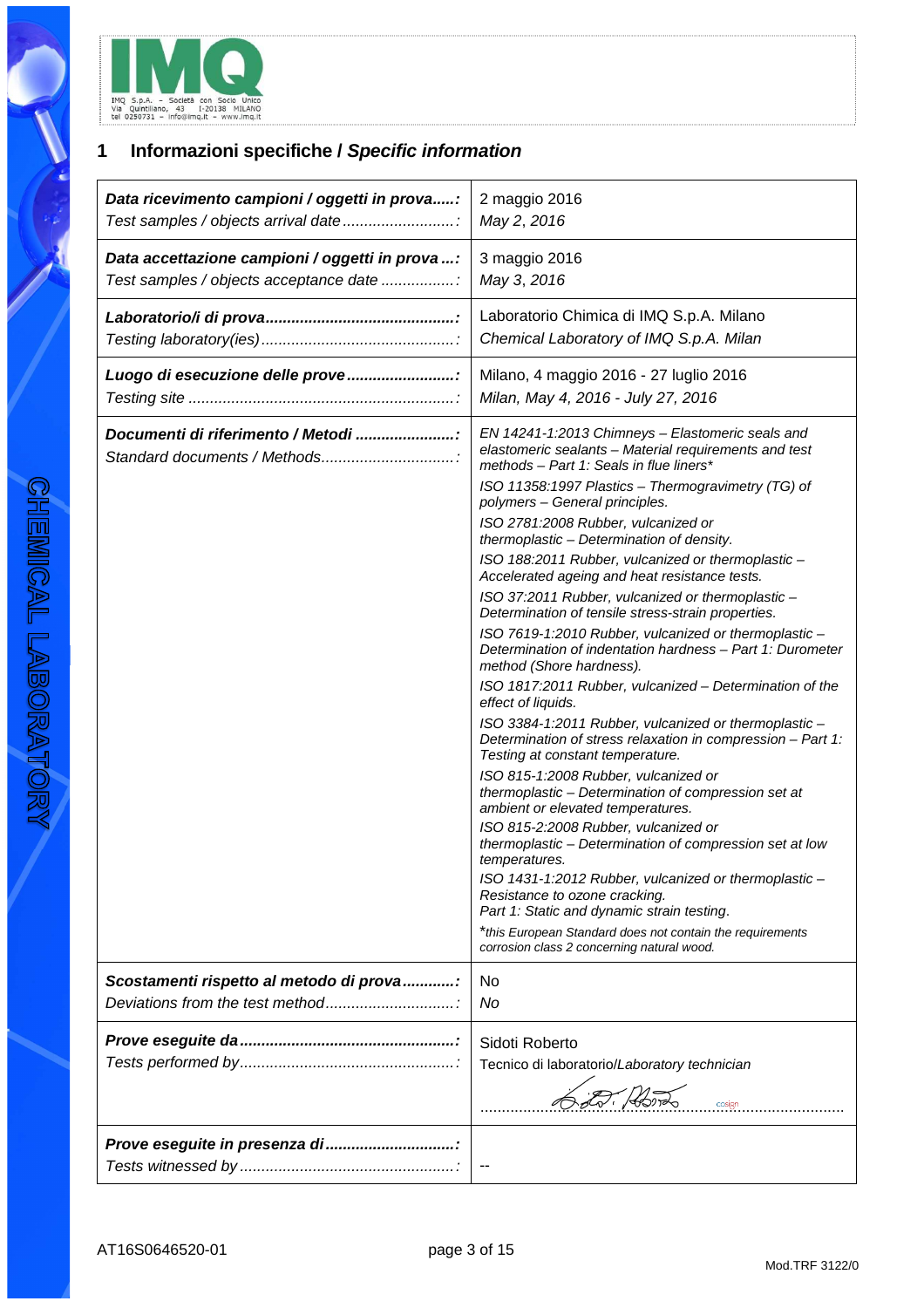

# **2 Identificazione dell'oggetto sottoposto ad analisi / Identification of object under analysis**

## **2.1 Descrizione / Description**

Dichiarazione: identificazione campioni da parte del cliente Declaration: sample identification by customer Documentazione tecnica / Data sheet: --

## **2.2 Fotografie / Photographs**

| $\overline{a}$<br>$22^\circ$<br>21<br>20.<br>Data: 02/05/2016<br>BEM: 81681<br>19.5<br>Q. 28<br>$18 =$<br>17.7<br>$16. \equiv$<br>13.<br>Code<br>22h e 225°C<br>14.3<br>13:<br>Post<br>$12 \equiv$<br>$\frac{1}{2}$<br>վակահակակակակակակակակակակակակակակա<br>Code<br>1263065N60<br>Post<br>curing<br>CITY.<br>$\mathcal{O}^{\mathcal{C}}$<br>22<br>20<br>21<br>74<br>15<br>36<br>18<br>19 |  |
|-------------------------------------------------------------------------------------------------------------------------------------------------------------------------------------------------------------------------------------------------------------------------------------------------------------------------------------------------------------------------------------------|--|
| Foto prima della prova / Photo before test                                                                                                                                                                                                                                                                                                                                                |  |

# **2.3 Data ricevimento dell'oggetto sottoposto ad analisi / date of receipt of object under analysis** BEM 81681 del 02/05/2016. Sono stati ricevuti 28 campioni. BEM 81681 of 2016-05-02. 28 samples have been received.

# **2.4 Informazioni sul campionamento / Information about sampling**

Campioni spediti e campionati dal richiedente. / Samples sent and sampled by applicant.

# **3 Riconoscimento dell'oggetto in prova / Object under test recognition**

#### Non effettuato / Not carried out.

Tranne ove esplicitamente riportato, le caratteristiche dei prodotti sono state ricavate dalle descrizioni del cliente e non sono state verificate dal laboratorio. Except where stated, characteristics of products were taken from client description and were not verified by the laboratory.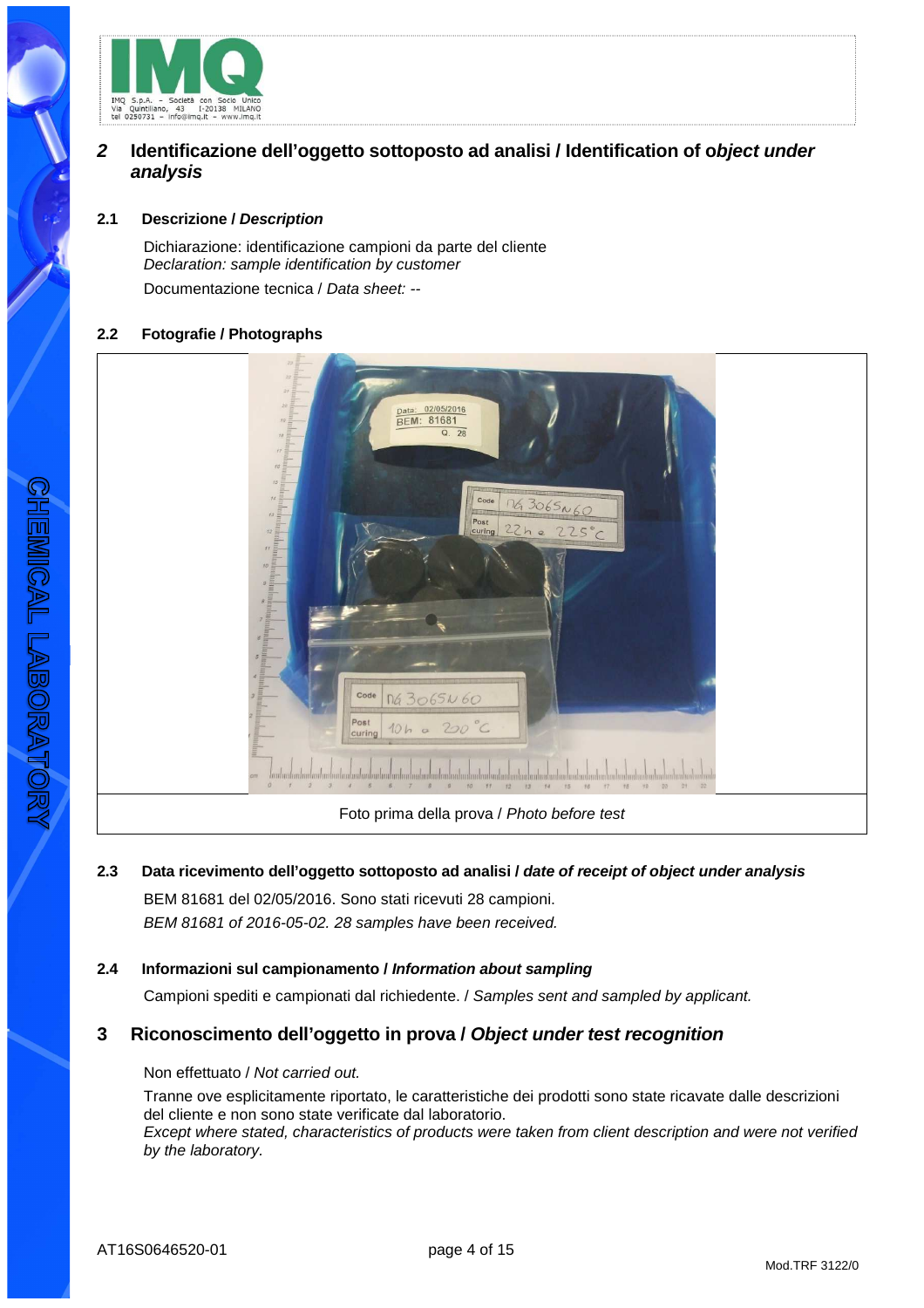

# **4 Sequenza delle analisi / Analysis sequence**

Scopo delle analisi è quello di verificare la conformità alla norma EN 14241-1:2013 dei materiali in oggetto

Analysis objective is verifying the conformity of standard EN 14241-1:2013 of materials.

| Sequenza di prova                                  | <b>Norma</b>      | <b>Descrizione</b>                                           |
|----------------------------------------------------|-------------------|--------------------------------------------------------------|
| Test sequence                                      | Standard          | Description                                                  |
| Prova n. 1  :                                      | EN 14241-1 §5.2   | <b>Caratterizzazione</b>                                     |
|                                                    |                   | Characterisation                                             |
| Prova n. 2                                         | EN 14241-1 §5.3   | Resistenza di lunga durata al calore                         |
|                                                    |                   | Long-term resistance to thermal load                         |
| Prova n. 3  :<br>Test $n, 3, \ldots, n, \ldots, n$ | EN 14241-1 §5.4   | Resistenza di lunga durata all'esposizione del<br>condensato |
|                                                    |                   | Long-term resistance to condensate exposure                  |
| Prova n. 4  :                                      | EN 14241-1 §5.5   | Resistenza ciclica al condensato                             |
| Test n. $4$                                        |                   | Cyclic condensate resistance test                            |
| Prova n. 5  :                                      | EN 14241-1 §5.6   | Comportamento di rilassamento                                |
| Test n. 5                                          |                   | <b>Relaxation behaviour</b>                                  |
| Prova n. 6  :                                      | EN 14241-1 §5.7   | Deformazione residua permanente                              |
| Test n. $6$                                        |                   | Compression set                                              |
| Prova n. 7  :                                      | EN 14241-1 §5.9.1 | Resistenza alle basse temperature                            |
| Test n. 7                                          |                   | Low temperature resistance                                   |
| Prova n. 8 :                                       | EN 14241-1 §5.9.2 | Resistenza all'Ozono                                         |
| Test n. 8                                          |                   | Ozone resistance                                             |

# **5 Elenco strumentazione / Equipment list**

## EL- AT16S0646520-01

I risultati delle prove, calibrazioni e/o misure contenuti in questo documento sono conformi agli standard internazionali

The results of the tests, calibrations and/or measurements included in this document are traceable to international standards.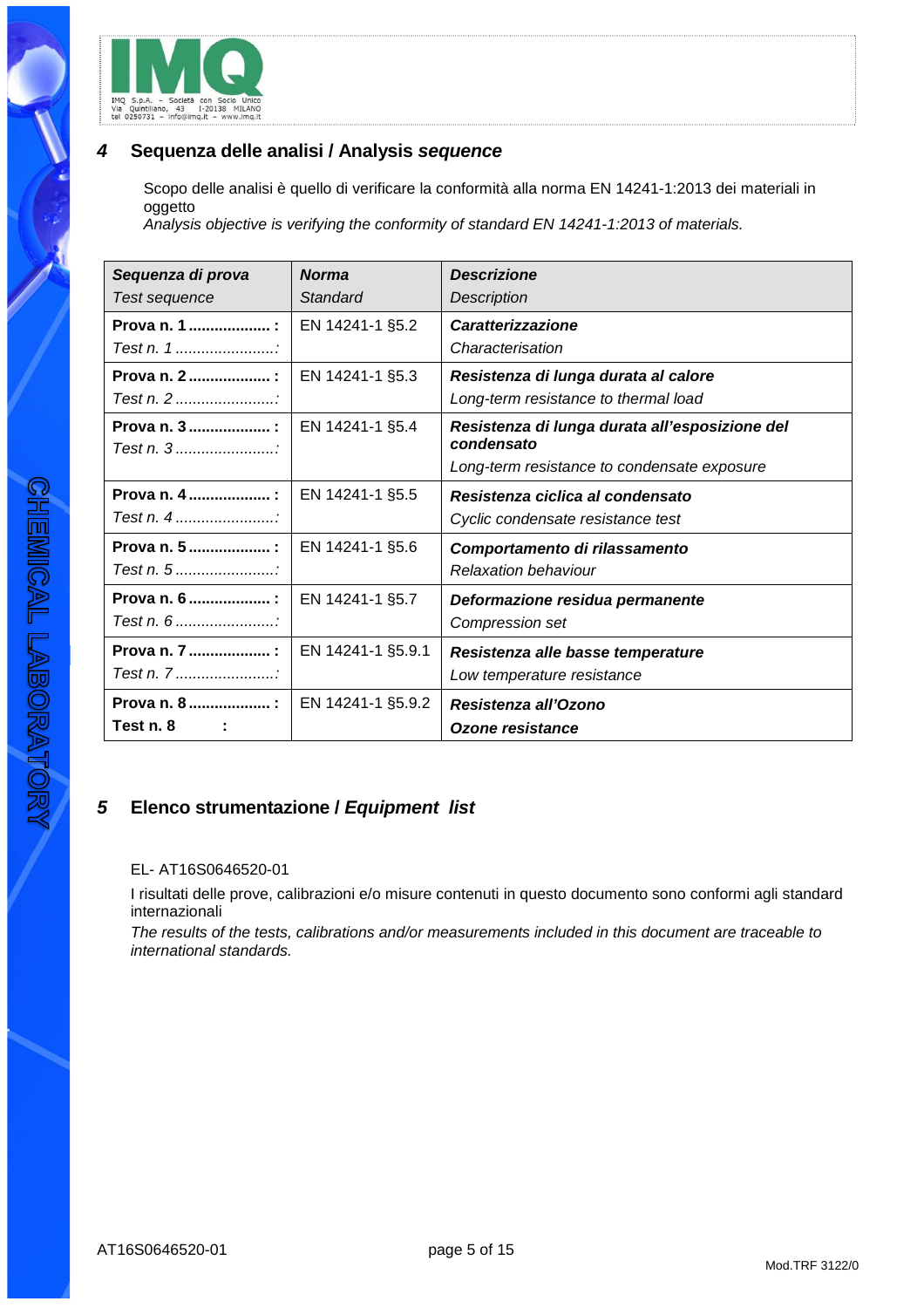

# **6 Informazioni generali / General Remarks**

I risultati delle prove, calibrazioni e/o misure contenuti in questo documento sono conformi agli standard internazionali

The results of the tests, calibrations and/or measurements included in this document are traceable to international standards.

Se non diversamente specificato le incertezze per le prove e le misure sono valutate in base alle istruzioni operative IO-LAB001, IO-LAB-004, IO-01-G02. La valutazione delle incertezze è stata effettuata in conformità con IEC Guide 115 "Applicazione di incertezza di misura di valutazione della conformità di attività nel settore elettrotecnico" e IECEE CTL foglio decisione DSH 251x.

Procedura interna PI-037 assicura i requisiti per la tracciabilità delle calibrazioni, di tutte le attrezzature di prova che richiedono taratura , e che gli intervalli di calibrazione siano soddisfate.

Unless otherwise stated the uncertainties for the tests and measurements are evaluated in according to IMQ Operational Instruction IO-LAB-001, IO-LAB-004 and IO-01-G02. The uncertainties evaluation has been carried out in accordance with IEC Guide 115 "Application of Uncertainty of measurement's to Conformity Assessment Activity in the Electrotechnical Sector" and IECEE CTL decision sheet DSH 251x.

Internal Procedure PI-037 ensures that the requirements for traceability of calibrations, of all test equipment requiring calibration, and calibration intervals are met.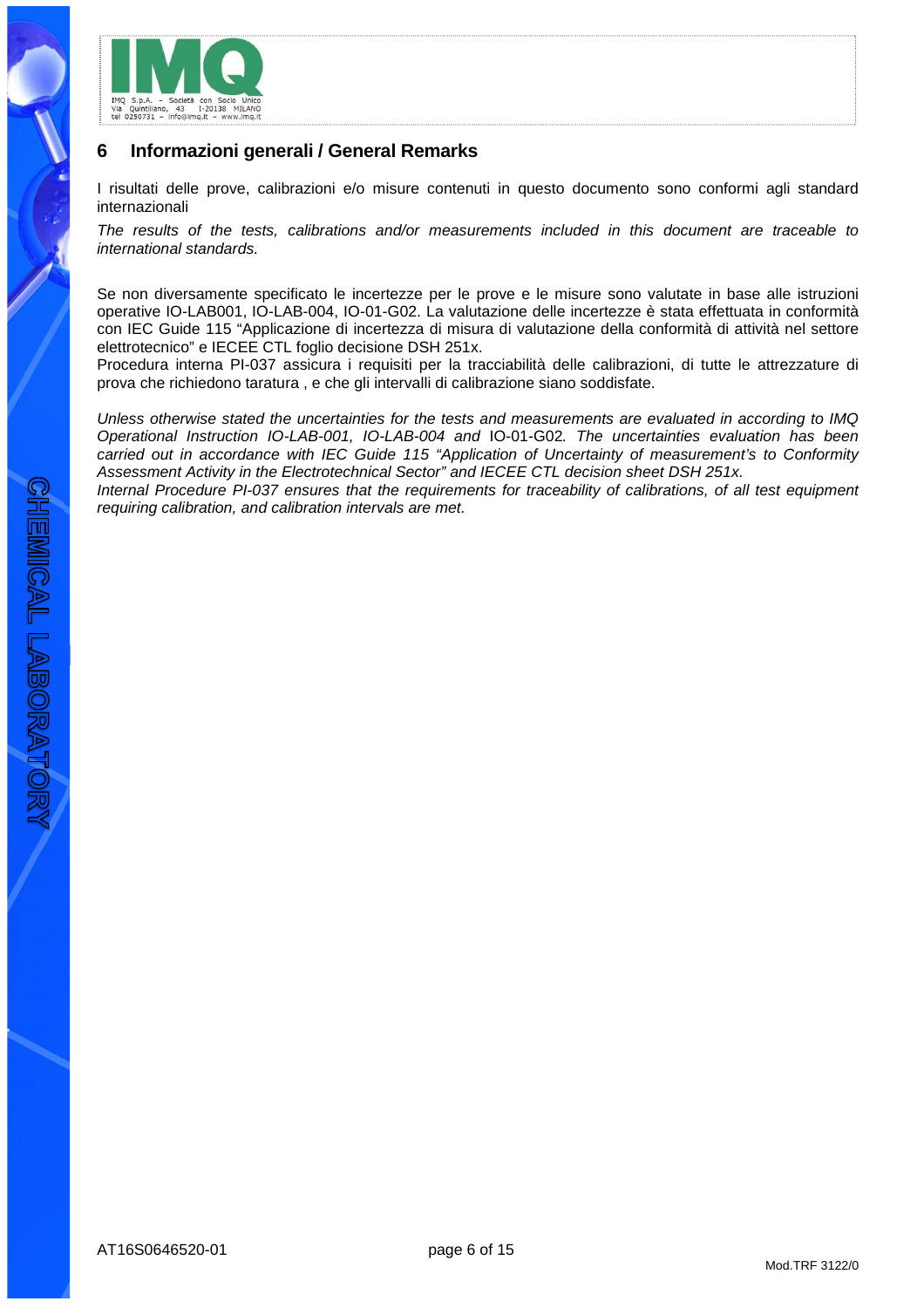

# **7 Analisi / Analysis**

Sono stati utilizzati n.° 28 campioni su 28. 28 of 28 samples have been utilised.

# **7.1 Caratterizzazione / Characterisation**

Per caratterizzare il materiale sono determinate le seguenti proprietà To characterize the material the following properties shall be determined:

#### 7.1.1 Risultati / Results

| Proprietà / Property                                              |                   | Valore Prescritto/<br>Required value | Valore mediano /<br>Middle value |
|-------------------------------------------------------------------|-------------------|--------------------------------------|----------------------------------|
| Senza invecchiamento / without aging                              |                   |                                      |                                  |
| durezza / hardness                                                | <b>IRHD</b>       | ± 5                                  | 64                               |
| densità / <i>density</i>                                          | g/cm <sup>3</sup> | $\pm 0.03$                           | 1,263                            |
| deformazione residua / compression set                            | %                 | $\leq 25$                            | 8,8                              |
| resistenza a trazione / tensile strength                          | MPa               | $\ge 5$ ; ± 20%                      | 8,7                              |
| allungamento a rottura / elongation at break                      | %                 | $\geq 150$                           | 332                              |
| carico al 100% di allungamento / stress at 100 % of<br>elongation | MPa               | $\geq 0.5$ ; ± 25%                   | 2,6                              |

|                                 | Analisi termogravimetrica / Thermogravimetric analysis |       |  |  |  |  |
|---------------------------------|--------------------------------------------------------|-------|--|--|--|--|
| Temperatura / Temperature (°C)  | 682.8                                                  | 874.2 |  |  |  |  |
| Perdita peso / Loss of mass (%) | 58.7                                                   | 1.3   |  |  |  |  |
| Atmosfera / Atmosphere          | N2                                                     | Air   |  |  |  |  |

IMQ-Laboratorio di chimica Thermal Analysis

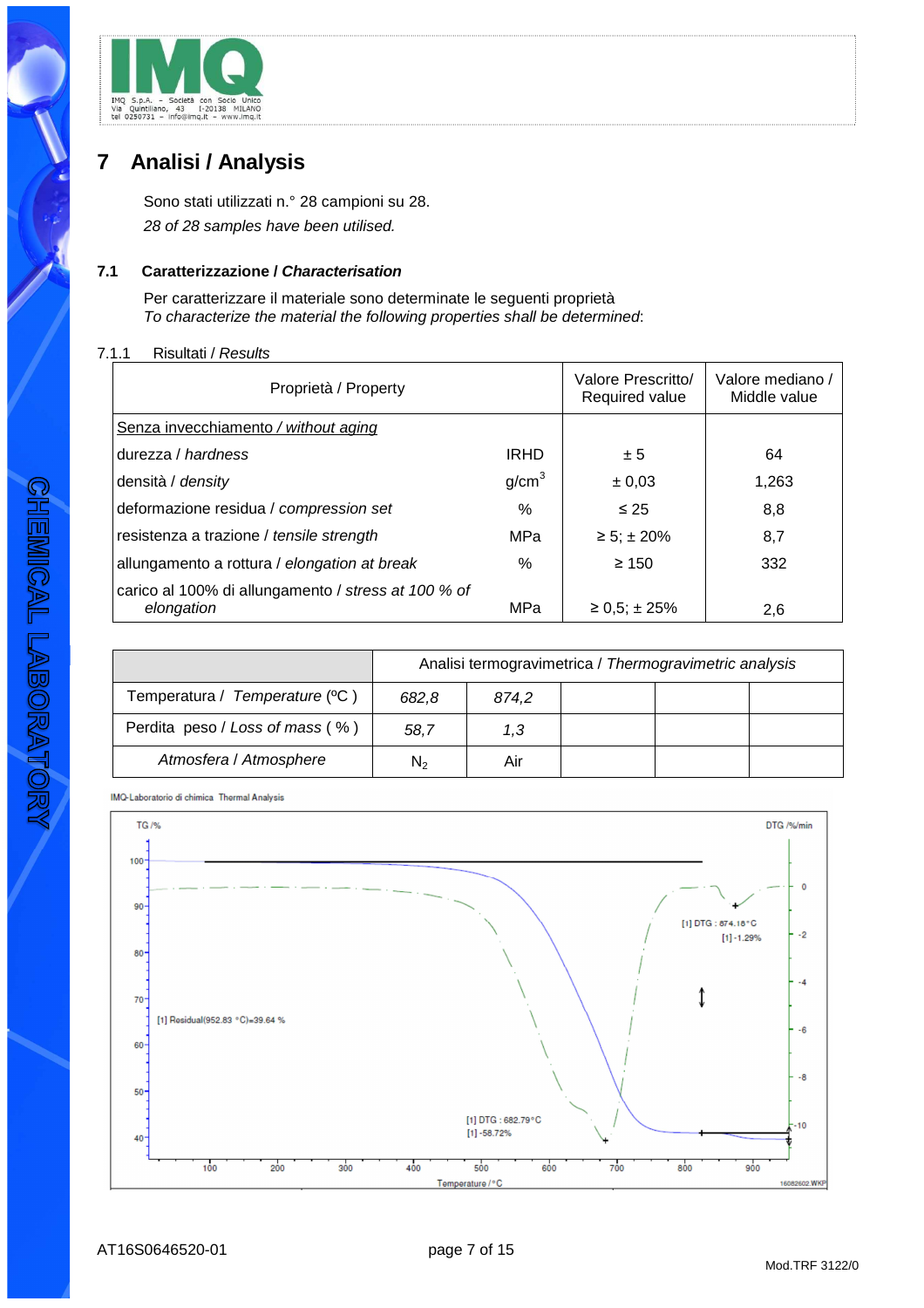

## **7.2 Resistenza di lunga durata al calore / Long-term resistance to thermal load**

La verifica della resistenza al calore è effettuata mediante la determinazione delle proprietà meccaniche dopo il seguente trattamento di invecchiamento Testing resistance to heat is effected by determining the mechanical properties after the following aging treatment:

## 7.2.1 Condizioni di prova / Test conditions:

- $\triangleright$  Temperatura / Temperature: 200 ± 2 °C
- Durata dell'esposizione / Test duration: 28gg and 56gg

#### 7.2.2 Risultati / Results

Dopo 56 gg di trattamento, le variazioni delle proprietà del materiale devono essere contenute entro i valori della Tabella 4 della Norma EN 14241-1 e sotto riportati.

After 56 days of treatment, changes in properties of the material must be contained within the values in Table 4 of Standard EN 14241-1 and shown below.

| Proprietà / Property                                                                |               | Prescritto<br>Required | Prescritto<br>Required | Valore mediano / Middle value |                      |      |
|-------------------------------------------------------------------------------------|---------------|------------------------|------------------------|-------------------------------|----------------------|------|
| Senza invecchiamento / without aging                                                |               |                        |                        |                               |                      |      |
| resistenza a trazione / tensile strength                                            | MPa           |                        |                        | $8,7^{(1)}$                   |                      |      |
| allungamento a rottura / elongation at<br>break                                     | $\%$          |                        |                        | $332^{(2)}$                   |                      |      |
| carico al 100% di allungamento /<br>stress at 100 % of elongation                   | MPa           |                        |                        | $2,6^{(3)}$                   |                      |      |
| durezza / hardness                                                                  | <b>IRHD</b>   |                        |                        | $64^{(4)}$                    |                      |      |
| Variazione dopo invecchiamento in stufa aria /<br>Change after aging in air oven(*) |               | A                      | B                      | Dopo /<br>after 28gg          | Dopo /<br>after 56gg | (**) |
| resistenza a trazione / tensile<br>strength, max                                    | $\%$          | 30                     | 50                     | $-8,1$                        | $-11,3$              | 0,4  |
| allungamento a rottura / elongation at<br>break                                     | $\frac{0}{0}$ | 30                     | 50                     | $-16,6$                       | $+27,7$              | 0,7  |
| carico al 100% di allungamento /<br>stress at 100 % of elongation,                  |               |                        |                        |                               |                      |      |
| max                                                                                 | $\%$          | 35                     | 45                     | $+19,2$                       | $+23,6$              | 0,2  |
| durezza / hardness (Shore A), max                                                   | unità         | 7                      | 10                     | $+4,0$                        | $+6,0$               | 0,5  |

(\*) Se una delle proprietà supera i valori indicati nella colonna A, deve essere contenuta entro i valori della colonna B. Inoltre la variazione delle proprietà del materiale, tra il 28.mo ed il 56.mo giorno di esposizione deve essere minore della variazione delle proprietà tra il valore originale ed il 28.mo giorno di invecchiamento. A e B sono riferite entrambe ad invecchiamento di 56 gg.

If the change of a property is bigger, then the deviation from the original value shall not be more than the values as listed in column B, and the change in properties between 28 days and 56 days of exposure shall be smaller than the change between the original value and 28 days of exposure (stabilisation of the material).

 $(*)$  Il valore rappresenta la stabilizzazione del materiale ed è soddisfatto se < 1. The value is the stabilization of the material and is satisfied if <1.

#### 7.2.3 Dichiarazione delle incertezze di misura / Declaration of the uncertainties

uncertainty / incertezza di misura estesa: (1) 0,23 MPa, (2) 0,07 %, (3) 0,12 MPa, (4) 1,98 IRHD; effective degrees of freedom / gradi di libertà effettivi: >10; coverage probability / livello di probabilità: 95%; coverage factor / fattore di copertura: 2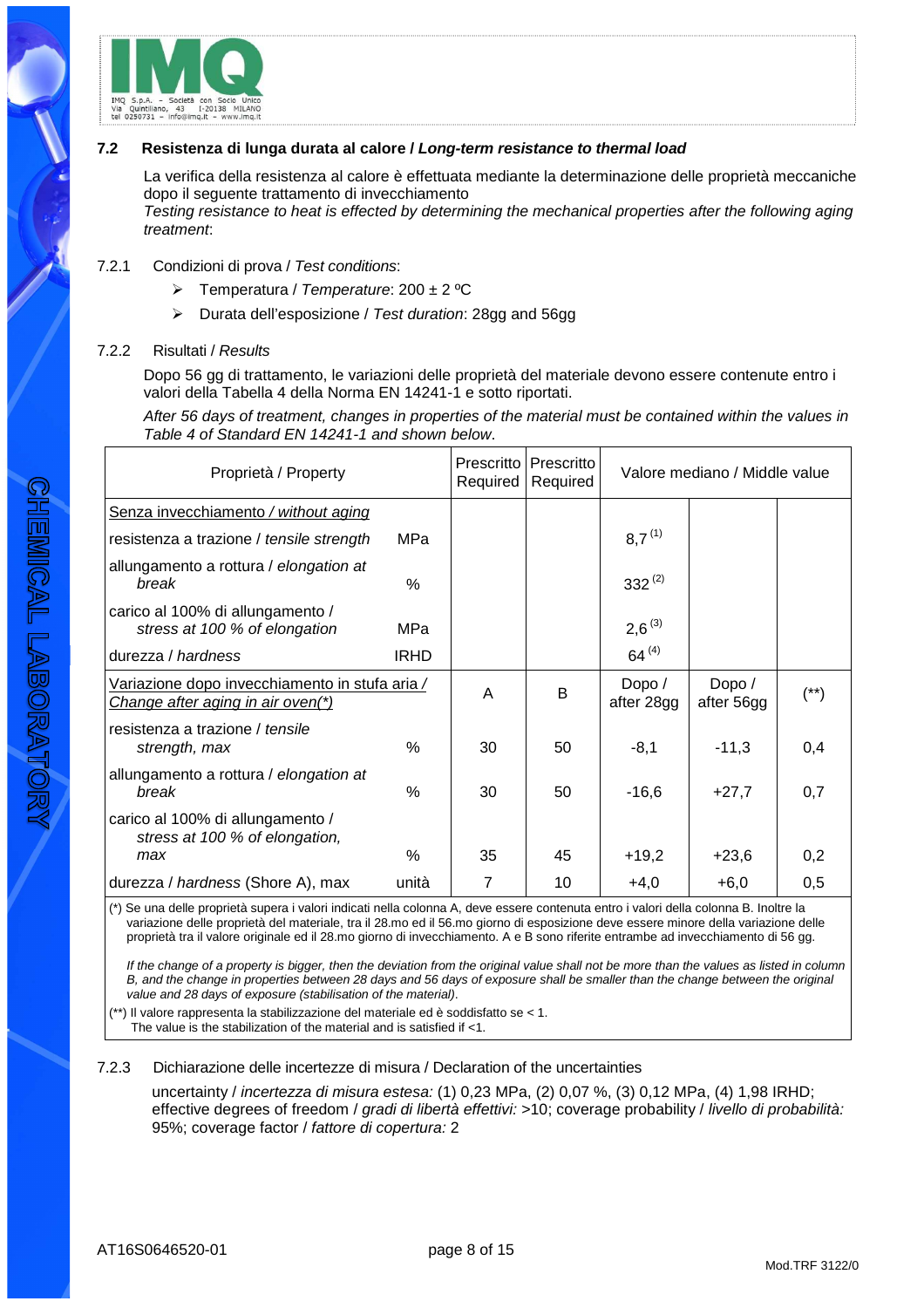

## **7.3 Resistenza di lunga durata all'esposizione del condensato / Long-term resistance to condensate exposure**

La verifica della resistenza al condensato è effettuata mediante la determinazione delle proprietà meccaniche dopo il seguente trattamento di invecchiamento / Testing resistance to condensate is effected by determining the mechanical properties after the following aging treatment:

## 7.3.1 Condizioni di prova / Test conditions:

- $\triangleright$  Temperatura / Temperature: 90  $\pm$  2°C
- $\triangleright$  Durata dell'esposizione / Test duration: 28gg and 56gg
- Composizione condensato / Condensate composition: Cloruri / Chloride 30 mg/l, Nitrati / Nitrate 200 mg/l, Solfati / Sulphate 400 mg/l

#### 7.3.2 Risultati / Results

Dopo 56 gg di trattamento, le variazioni delle proprietà del materiale devono essere contenute entro i valori della Tabella 5 della Norma EN 14241-1 e sotto riportati.

After 56 days of treatment, changes in properties of the material must be contained within the values in Table 5 of Standard EN 14241-1 and shown below.

| Proprietà / Property                                                                  |                 | Prescritto<br>Required | Prescritto<br>Required |                     | Valore mediano / Middle value |          |
|---------------------------------------------------------------------------------------|-----------------|------------------------|------------------------|---------------------|-------------------------------|----------|
| Senza invecchiamento / without aging                                                  |                 |                        |                        |                     |                               |          |
| resistenza a trazione / tensile strength                                              | MPa             |                        |                        | $8,7^{(1)}$         |                               |          |
| allungamento a rottura / elongation at<br>break                                       | $\%$            |                        |                        | $332^{(2)}$         |                               |          |
| carico al 100% di allungamento /<br>stress at 100 % of elongation                     | MPa             |                        |                        | $2,6^{(3)}$         |                               |          |
| durezza / hardness                                                                    | <b>IRHD</b>     |                        |                        | $64^{(4)}$          |                               |          |
| Volume / volume                                                                       | cm <sup>3</sup> |                        |                        | $1,4^{(5)}$         |                               |          |
| Variazione dopo invecchiamento in condensato /<br>Change after aging in condensate(*) |                 | A                      | B                      | Dopo/<br>after 28gg | Dopo /<br>after 56gg          | $^{(*)}$ |
| resistenza a trazione / tensile<br>strength, max                                      | %               | 30                     | 50                     | $+0,8$              | $+1,3$                        | 0,6      |
| allungamento a rottura / elongation at<br>break                                       | $\frac{0}{0}$   | 30                     | 50                     | $+3,6$              | $+5,8$                        | 0,6      |
| carico al 100% di allungamento /<br>stress at 100 % of elongation,                    |                 |                        |                        |                     |                               |          |
| max                                                                                   | $\%$            | 35                     | 45                     | $+5,4$              | $+8,5$                        | 0,5      |
| durezza / hardness (Shore A), max                                                     | unità           | 7                      | 10                     | $+2,0$              | $+4,0$                        | 1,0      |
| Volume / volume, max                                                                  | %               | $-5/ +25$              | $-5/ +25$              | $-0,7$              | $-0,8$                        | 0,6      |

(\*) Se una delle proprietà supera i valori indicati nella colonna A, deve essere contenuta entro i valori della colonna B. Inoltre la variazione delle proprietà del materiale, tra il 28.mo ed il 56.mo giorno di esposizione deve essere minore della variazione delle proprietà tra il valore originale ed il 28.mo giorno di invecchiamento. A e B sono riferite entrambe ad invecchiamento di 56 gg.

If the change of a property is bigger, then the deviation from the original value shall not be more than the values as listed in column B, and the change in properties between 28 days and 56 days of exposure shall be smaller than the change between the original value and 28 days of exposure (stabilisation of the material).

(\*\*) Il valore rappresenta la stabilizzazione del materiale ed è soddisfatto se < 1. The value is the stabilization of the material and is satisfied if <1.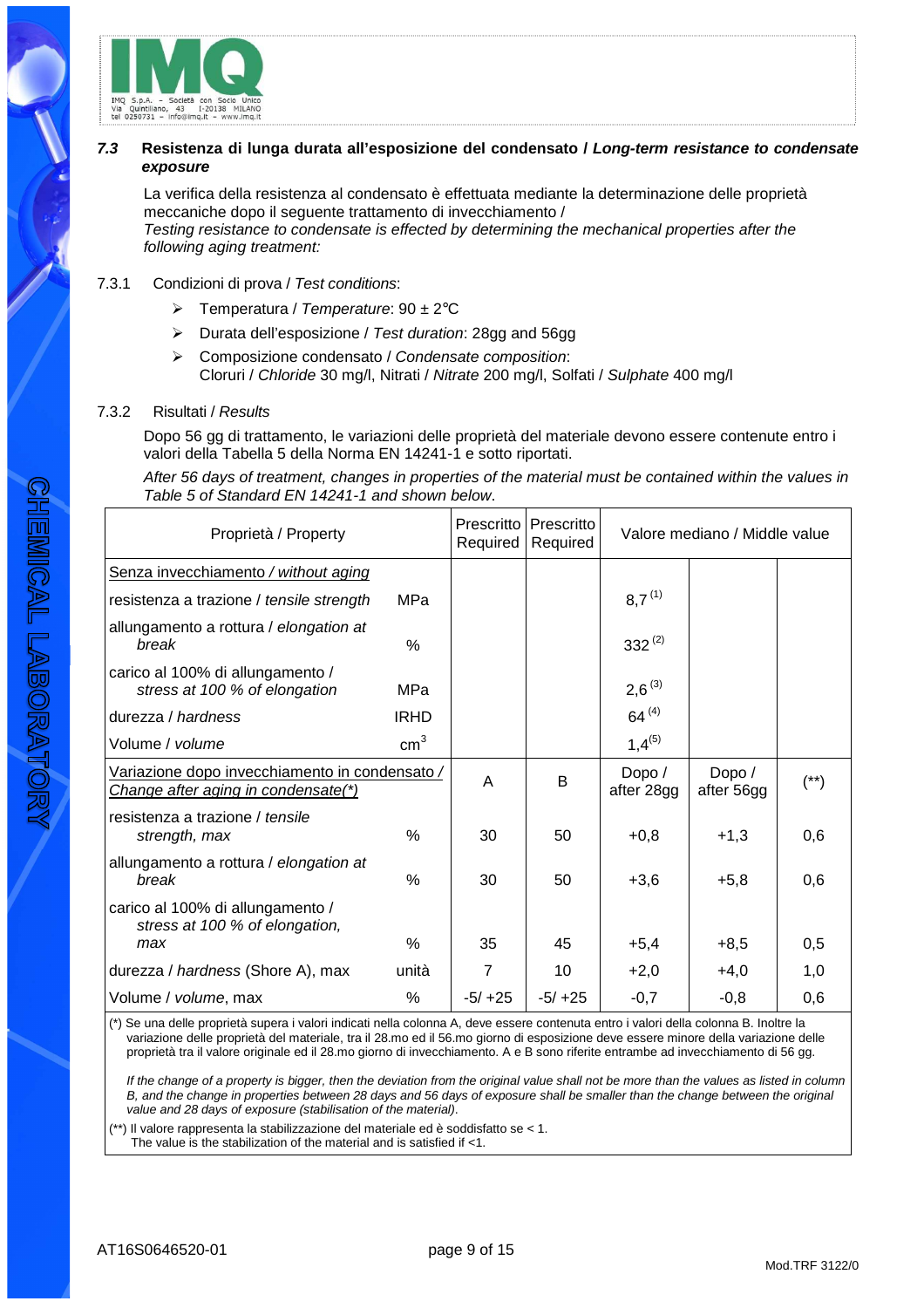

#### 7.3.3 Dichiarazione delle incertezze di misura / Declaration of the uncertainties

uncertainty / incertezza di misura estesa: (1) 0,23 MPa, (2) 0,07 %, (3) 0,12 MPa, (4) 1,98 IRHD, (5) 0,02%; effective degrees of freedom / gradi di libertà effettivi: >10; coverage probability / livello di probabilità: 95%; coverage factor / fattore di copertura: 2

## **7.4 Resistenza ciclica al condensato / Cyclic condensate resistance test**

La verifica della resistenza ciclica al condensato è effettuata mediante la determinazione delle proprietà meccaniche dopo il seguente trattamento di invecchiamento / Testing resistance to condensate is effected by determining the mechanical properties after the following aging treatment:

## 7.4.1 Condizioni di prova / Test conditions:

Questo test comprende il seguente ciclo di 24h / This test comprises the following 24h cycle:

- Immersione nel condensato / *immersion in condensate* : 6 h a 60  $\pm$  2 °C
- A Mantenuto in stufa / maintained in air oven: 0,5 h a 60  $\pm$  2 °C e 17,5 h a 110  $\pm$  2 °C
- $\triangleright$  Composizione condensato / Condensate composition: Cloruri / Chloride 30 mg/l, Nitrati / Nitrate 200 mg/l, Solfati / Sulphate 400 mg/l

Il sopra ciclo menzionato è ripetuto 12 volte / the above mentioned cycle shall be repeated 12 times.

# 7.4.2 Risultati / Results

Dopo il trattamento, le variazioni delle proprietà del materiale devono essere contenute entro i valori della Norma EN 14241-1 § 5.5 e sotto riportati.

After treatment, changes in properties of the material must be contained within the values in Standard EN 14241-1 § 5.5 and shown below

| Proprietà / Property                                                                              | Valore Prescritto/<br>Required value | Valore mediano / Middle value |  |             |  |
|---------------------------------------------------------------------------------------------------|--------------------------------------|-------------------------------|--|-------------|--|
| Senza invecchiamento / without aging                                                              |                                      |                               |  |             |  |
| resistenza a trazione / tensile strength                                                          | <b>MPa</b>                           |                               |  | $8.7^{(1)}$ |  |
| allungamento a rottura / elongation at<br>break                                                   | $\%$                                 |                               |  | $332^{(2)}$ |  |
| Variazione dopo invecchiamento in condensato<br>ciclico / Change after aging in cyclic condensate |                                      |                               |  |             |  |
| resistenza a trazione / tensile<br>strength, max                                                  | $\%$                                 | 30                            |  | $+7,7$      |  |
| allungamento a rottura / elongation at<br>$\%$<br>break                                           |                                      | 30                            |  | $+5,3$      |  |

7.4.3 Dichiarazione delle incertezze di misura / Declaration of the uncertainties

uncertainty / incertezza di misura estesa: (1) 0,23 MPa, (2) 0,07 %; effective degrees of freedom / gradi di libertà effettivi: >10; coverage probability / livello di probabilità: 95%; coverage factor / fattore di copertura: 2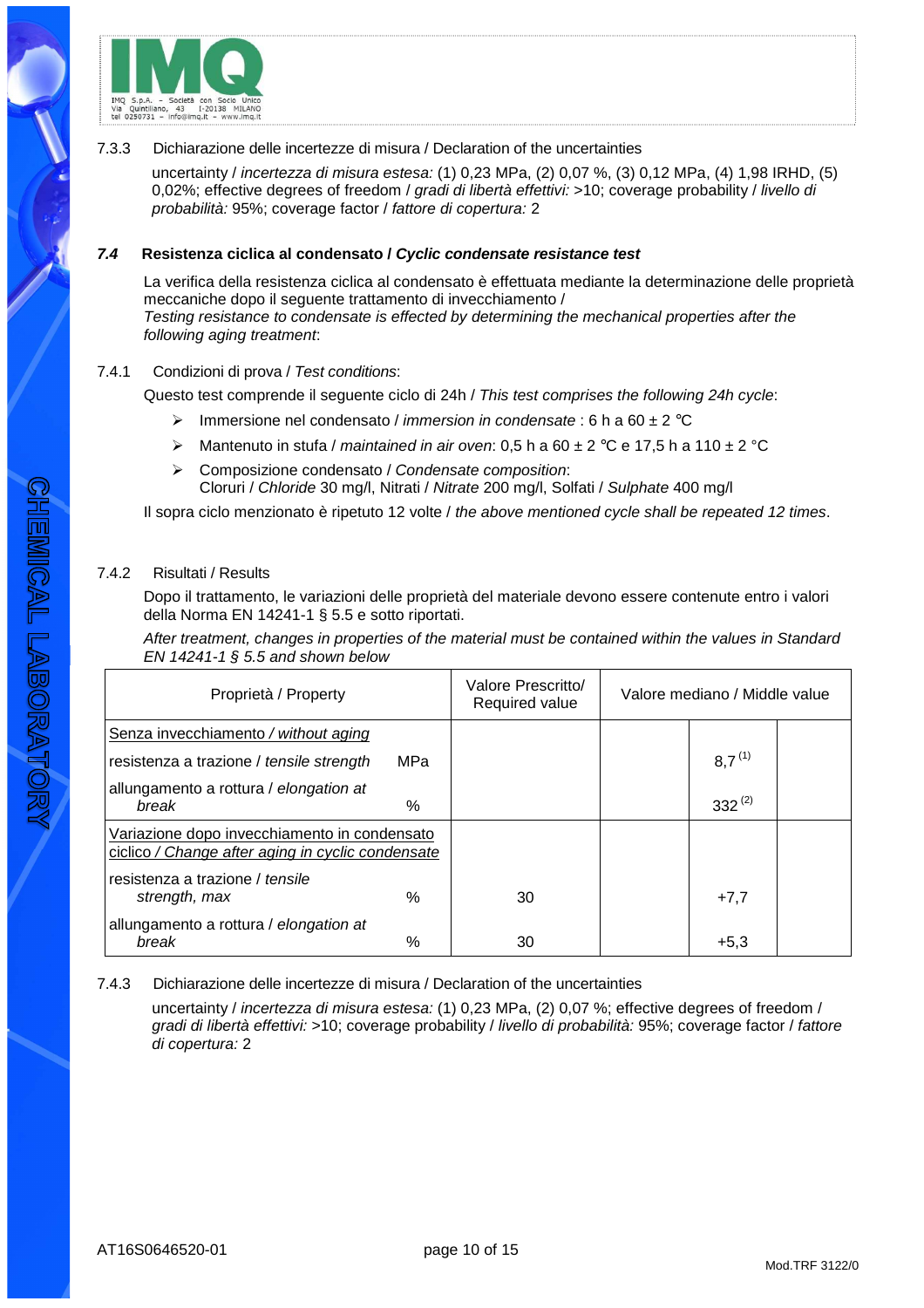

## **7.5 Comportamento di rilassamento / Relaxation behaviour**

La verifica è effettuata in accordo con la Norma ISO 3384 metodo A dopo il seguente trattamento di invecchiamento /

The test shall be carried out in accordante with ISO 3384 method A after the following aging treatment:

#### 7.5.1 Condizioni di prova / Test conditions:

- $\triangleright$  Temperatura / Temperature: 200 ± 2°C
- Compressione / Compression: 25%
- Durata dell'esposizione / Test duration: 21gg

#### 7.5.2 Risultati / Results

Dopo il trattamento, le variazioni delle proprietà del materiale devono essere contenute entro i valori della Norma EN 14241-1 § 5.6 e sotto riportati.

After treatment, changes in properties of the material must be contained within the values in § 5.6 of Standard EN 14241-1 and shown below.

| Proprietà / Property                                                             | Valore Prescritto/<br>Required value |      | Valore mediano / Middle value |
|----------------------------------------------------------------------------------|--------------------------------------|------|-------------------------------|
| Variazione dopo invecchiamento in stufa aria /<br>Change after aging in air oven |                                      |      |                               |
| Rilassamento / stress relaxation, max<br>$\%$                                    | 50                                   | 40.2 |                               |

#### 7.5.3 Dichiarazione delle incertezze di misura / Declaration of the uncertainties

uncertainty / incertezza di misura estesa: 0,62%; effective degrees of freedom / gradi di libertà effettivi: >10; coverage probability / livello di probabilità: 95%; coverage factor / fattore di copertura: 2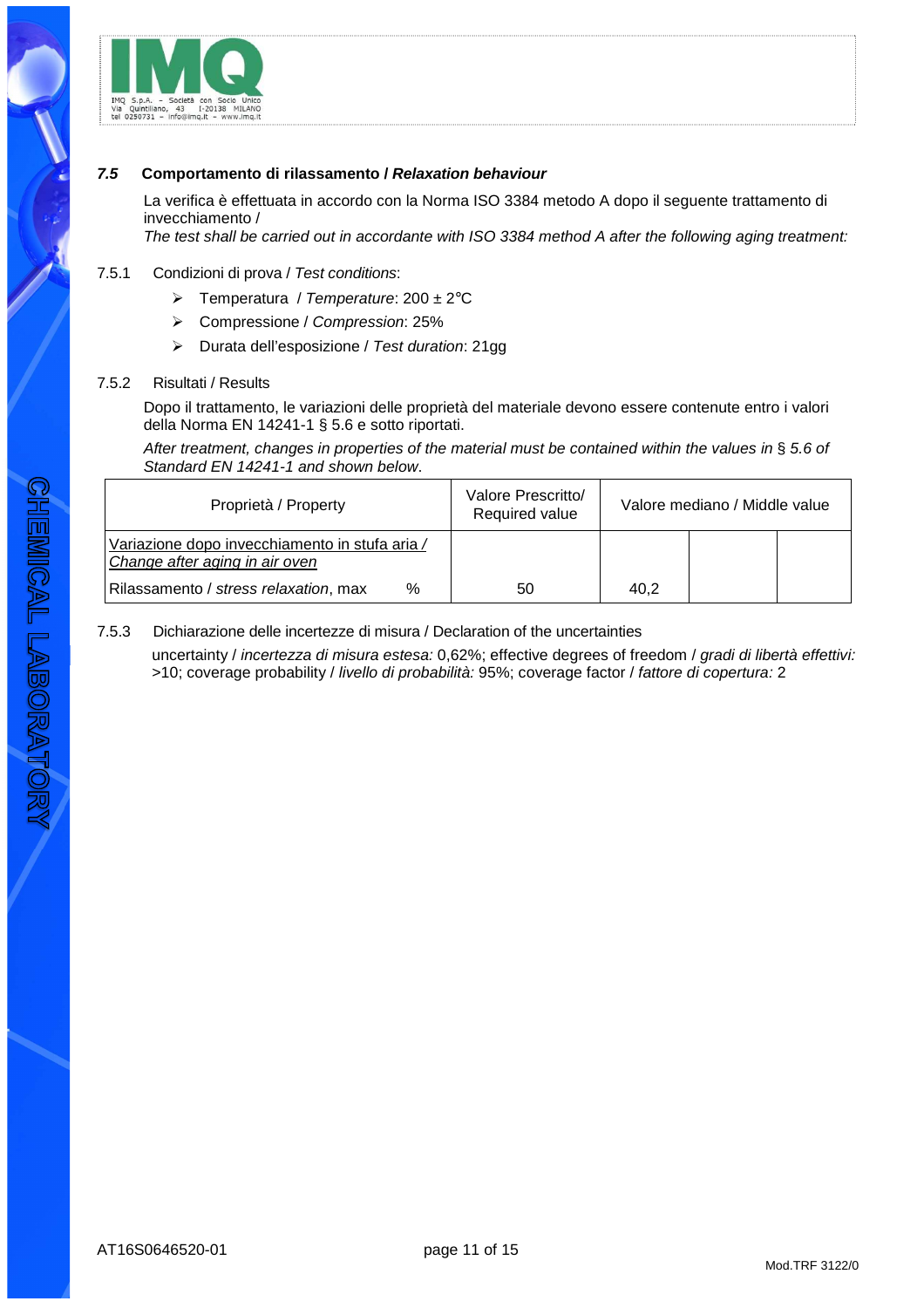

## **7.6 Deformazione residua permanente / Compression Set**

La verifica è effettuata in accordo con la Norma UNI ISO 815 dopo il seguente trattamento di invecchiamento /

The test shall be carried out in accordante with UNI ISO 815 after the following aging treatment:

## 7.6.1 Condizioni di prova / Test conditions:

- $\triangleright$  Temperatura / Temperature: 200 ± 2°C
- Compressione / Compression: 25%
- Durata dell'esposizione / Test duration: 24 h
- $\triangleright$  Tipo di campione provato / Type specimens under test: A

#### 7.6.2 Risultati / Results

Dopo il trattamento, le variazioni delle proprietà del materiale devono essere contenute entro i valori della Norma EN 14241-1 § 5.7 e sotto riportati.

After treatment, changes in properties of the material must be contained within the values in § 5.7 of Standard EN 14241-1 and shown below.

| Proprietà / Property                                                             | Valore Prescritto |      | Valore mediano / Middle value |
|----------------------------------------------------------------------------------|-------------------|------|-------------------------------|
| Variazione dopo invecchiamento in stufa aria /<br>Change after aging in air oven |                   |      |                               |
| Deformazione residua / compression<br>%<br>set, max                              | 25                | 22.7 |                               |

## 7.6.3 Dichiarazione delle incertezze di misura / Declaration of the uncertainties

uncertainty / incertezza di misura estesa: 0,48%; effective degrees of freedom / gradi di libertà effettivi: >10; coverage probability / livello di probabilità: 95%; coverage factor / fattore di copertura: 2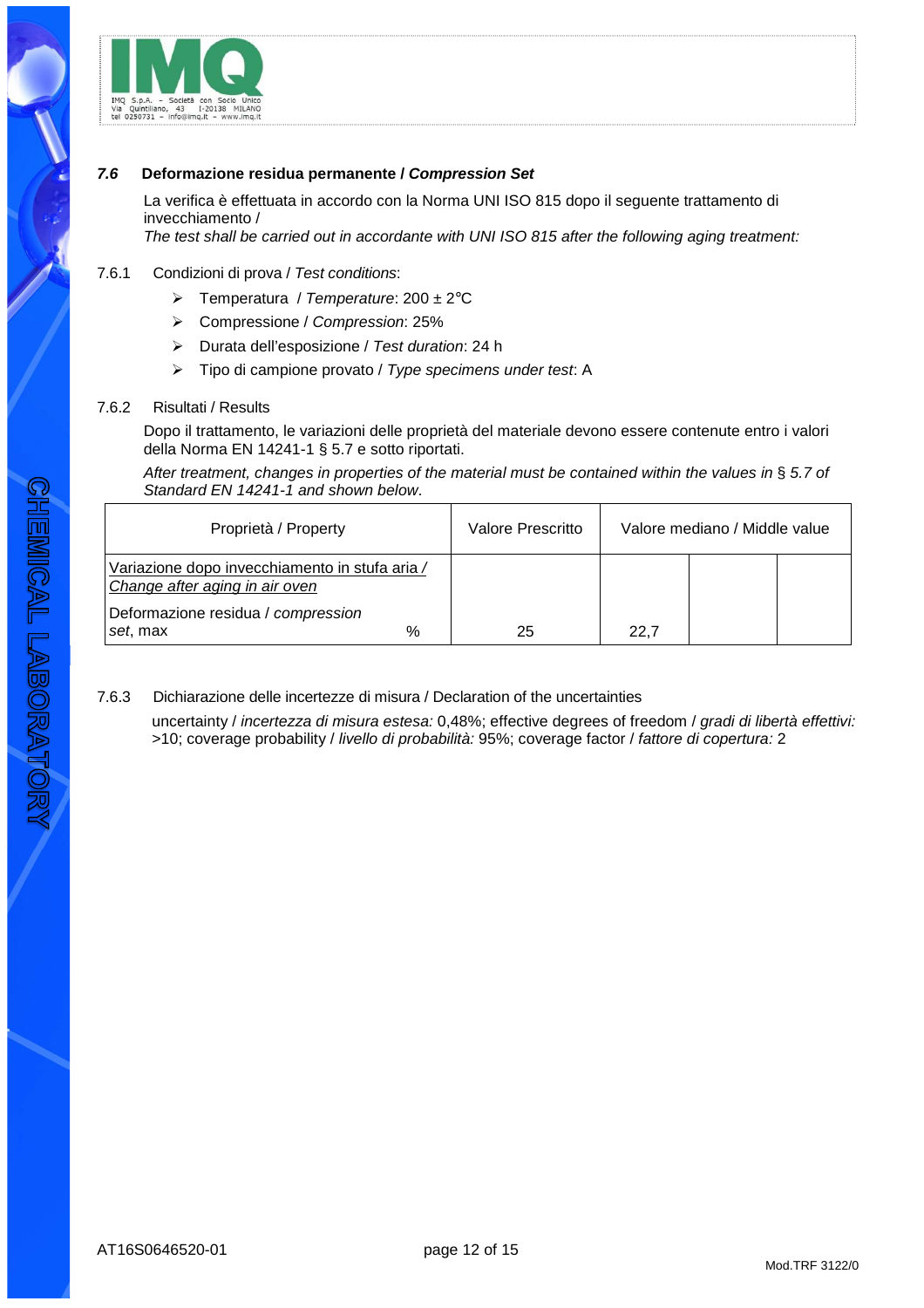

#### **7.7 Resistenza alle basse temperature / Low temperature resistance**

La verifica è effettuata in accordo con la Norma UNI ISO 815 dopo il seguente trattamento di invecchiamento /

The test shall be carried out in accordante with UNI ISO 815 after the following aging treatment:

#### 7.7.1 Condizioni di prova / Test conditions:

- $\triangleright$  Temperatura / Temperature: -20 ± 2°C
- Compressione / Compression: 25%
- $\triangleright$  Durata dell'esposizione / Test duration: 72 h
- $\triangleright$  Tipo di campione provato / Type specimens under test: A

#### 7.7.2 Risultati / Results

Dopo il trattamento, le variazioni delle proprietà del materiale devono essere contenute entro i valori della Norma EN 14241-1 § 5.9.1 e sotto riportati.

After treatment, changes in properties of the material must be contained within the values in § 5.9.1 of Standard EN 14241-1 and shown below.

| Proprietà / Property                                                                   | Valore Prescritto | Valore mediano / Middle value |  |  |
|----------------------------------------------------------------------------------------|-------------------|-------------------------------|--|--|
| Variazione dopo invecchiamento in aria a -20°C /<br>Change after aging in air at -20°C |                   |                               |  |  |
| Deformazione residua / compression<br>%<br>set, max                                    | 50                | 14.1                          |  |  |

#### 7.7.3 Dichiarazione delle incertezze di misura / Declaration of the uncertainties

uncertainty / incertezza di misura estesa: 0,48%; effective degrees of freedom / gradi di libertà effettivi: >10; coverage probability / livello di probabilità: 95%; coverage factor / fattore di copertura: 2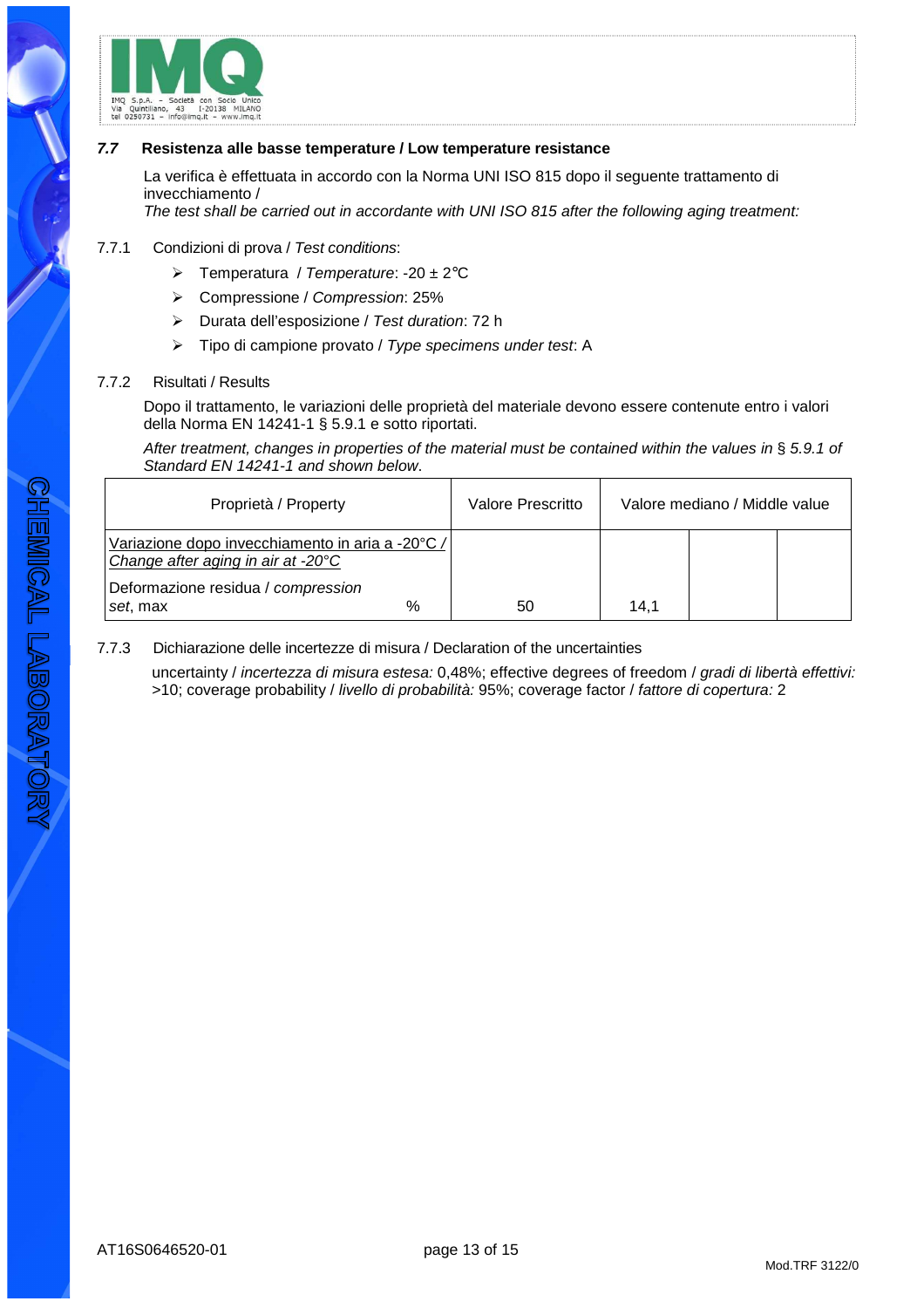

#### **7.8 Prova di resistenza all'ozono / Ozone resistance test**

La verifica è effettuata in accordo con la Norma UNI ISO 1431-1 dopo il seguente trattamento di invecchiamento /

The test shall be carried out in accordante with UNI ISO 1431-1 after the following aging treatment:

#### 7.8.1 Condizioni di prova / Test conditions:

- $\triangleright$  Temperatura / Temperature: 40 ± 2°C
- Durata dell'esposizione / Test duration: 168 h
- $\triangleright$  Allungamento del provino / Stretching of sample : 20 ± 2 %
- Concentrazione di ozono / Ozone concentration: 200 pphm ± 20 pphm

#### 7.8.2 Risultati / Results

Dopo il trattamento, le variazioni delle proprietà del materiale devono essere contenute entro i valori della Norma EN 14241-1 § 5.9.2 e sotto riportati.

After treatment, changes in properties of the material must be contained within the values in § 5.9.2 of Standard EN 14241-1 and shown below.

| $N^{\circ}$ | Provino / Sample                        | After test                                                        |  |  |
|-------------|-----------------------------------------|-------------------------------------------------------------------|--|--|
|             |                                         |                                                                   |  |  |
| $1 - 1$     | Provino / sample - 1 <sup>st</sup> test | Assenza di fessurazione sui provini<br>Test pieces are no cracked |  |  |
| $1 - 2$     | Provino / sample - 2 <sup>nd</sup> test | Assenza di fessurazione sui provini<br>Test pieces are no cracked |  |  |
| $1 - 3$     | Provino / sample – $3^{\text{rd}}$ test | Assenza di fessurazione sui provini<br>Test pieces are no cracked |  |  |

7.8.3 Dichiarazione delle incertezze di misura / Declaration of the uncertainties

- Concentrazione di ozono (%)/ Ozone concentration (%):

incertezza estesa / uncertainty: 2 pphm; gradi di libertà effettivi / effective degrees of freedom : >10; livello di probabilità / coverage probability: 95%; fattore di copertura / coverage factor : 2